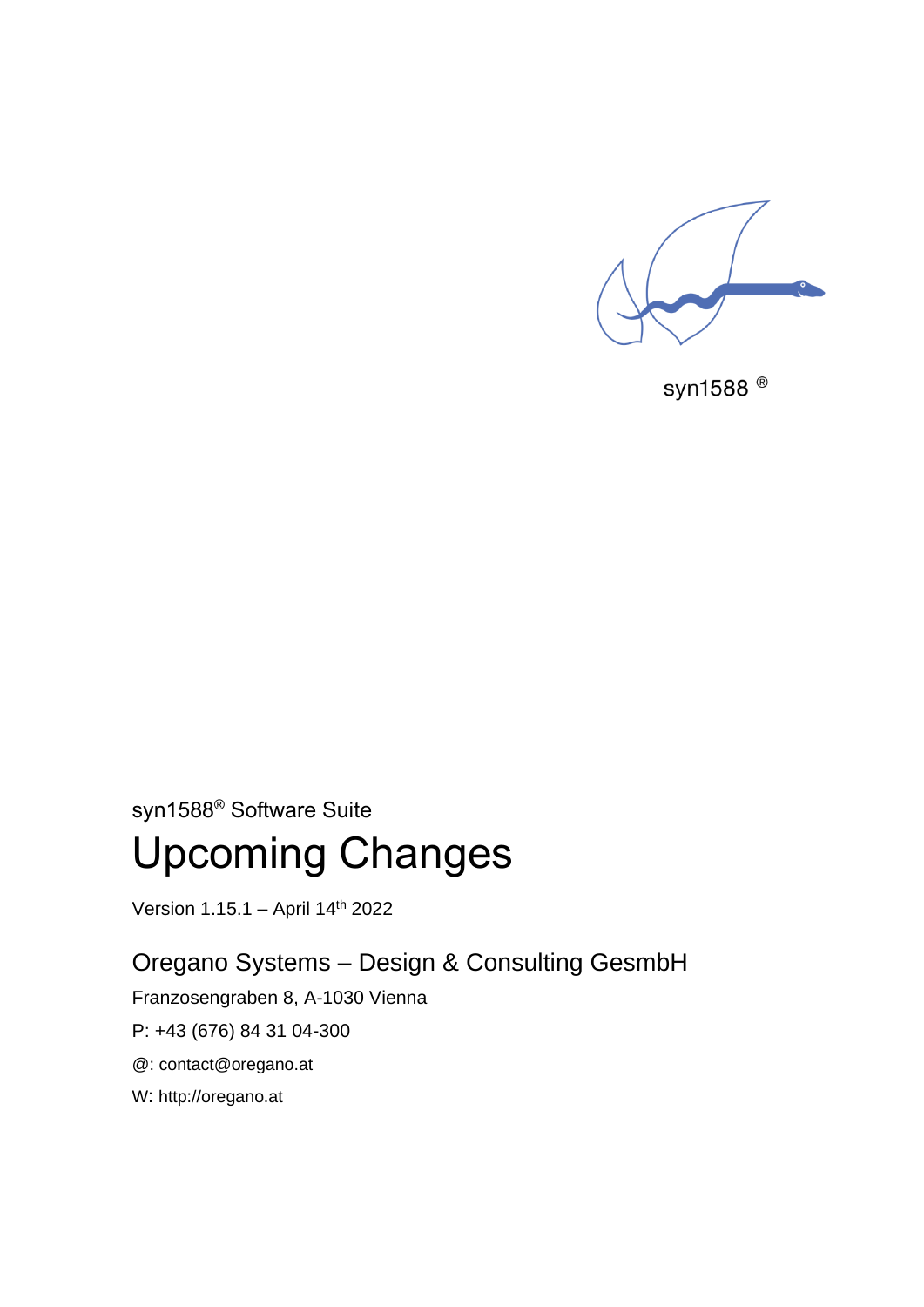

# 0.1 Legals

#### Copyright © 2022 Oregano Systems – Design & Consulting GesmbH

#### ALL RIGHTS RESERVED.

Oregano Systems does not assume any liability arising out of the application or use of any product described or shown herein nor does it convey any license under its patents, copyrights, or any rights of others.

Licenses or any other rights such as, but not limited to, patents, utility models, trademarks or tradenames, are neither granted nor conveyed by this document, nor does this document constitute any obligation of the disclosing party to grant or convey such rights to the receiving party.

Oregano Systems reserves the right to make changes, at any time without notice, in order to improve reliability, function or design. Oregano Systems will not assume responsibility for the use of any circuitry described herein.

All trademarks used in this document are the property of their respective owners.

# 0.2 Contents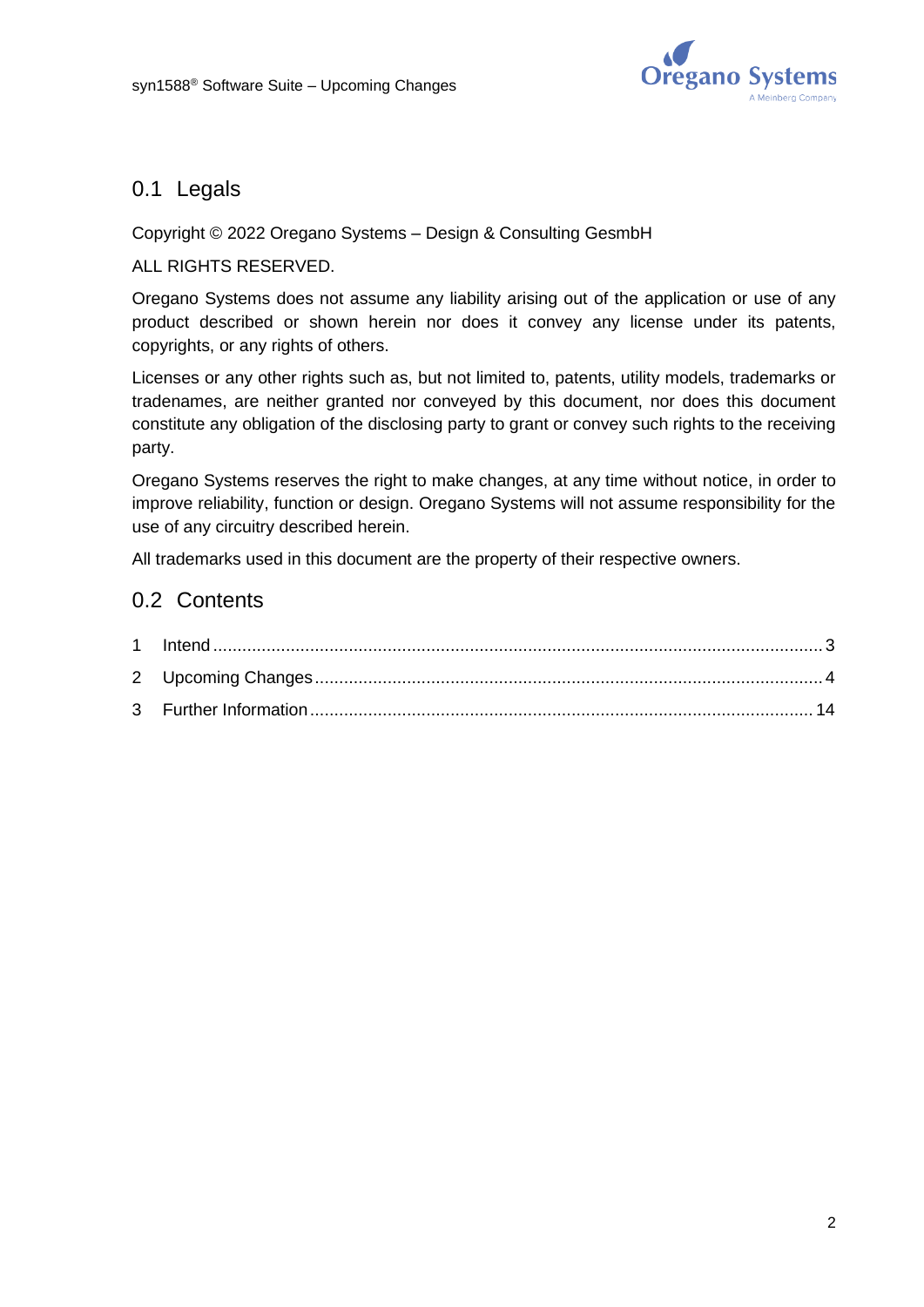

# <span id="page-2-0"></span>1 Intend

This document gives an overview of upcoming changes that may require modifications for certain interactions or interfaces with the syn1588® Software Suite. These typically involve larger feature or infrastructure changes (for example the implementation of the standard logger used by the syn1588<sup>®</sup> Software Suite PTP Stack and utilities). Smaller changes (e.g., bug fixes) are documented in the release notes.

The changes listed in this document include a description, some examples, and a rough roadmap of how and when changes will replace the current features or infrastructure components and some guidelines for migrating your application. This will by far not cover every application of the syn1588® Software Suite, especially for our source code customers. If the proposed migration will not work for your case and you have an upright maintenance agreement with Oregano Systems, please get in touch with our support team [\(support@oregano.at\)](mailto:support@oregano.at), so that we can consider your feedback in our planned implementation of the proposed changes or provide an alternate solution.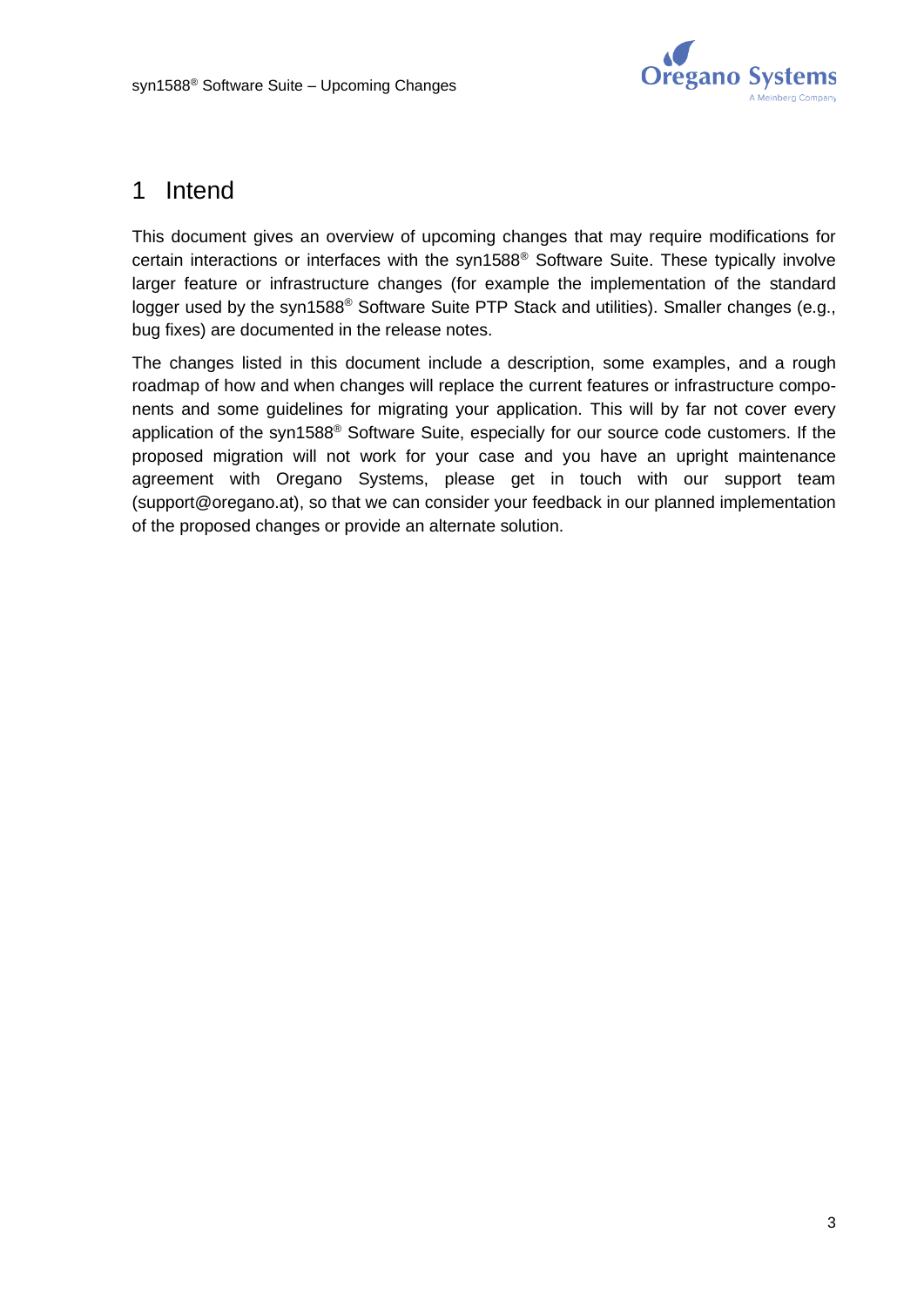

# <span id="page-3-0"></span>2 Upcoming Changes

## 2.1 PTP logger

#### 2.1.1 Overview

The new logger has been introduced with v1.14 of the syn1588® Software Suite. For backwards compatibility the new logger still supports the old log function syntax so that you do not need to update these right away.

The new PTP logger is a complete re-work of the existing logging class. The new default implementation utilizes the libfmt library (current version: v8.0.1; for more information please visit: [https://fmt.dev/8.0.1/\)](https://fmt.dev/8.0.1/).

The old functions used to log messages throughout the syn1588® Software Suite (e.g., m\_log->Error(…)) are still supported but will be marked as deprecated and will be removed completely in future releases. Some log messages will be promoted/demoted to the new log severity levels. Look at the respective sub chapters below for more information about these changes and how you can migrate your current setup with little or no impact to your application.

Old log functions start with a capital letter (e.g., Error(…) or Debug(…)). These functions use printf syntax for string formatting (by utilizing libfmt printf support).

New log functions start with a lower case letter (e.g., error(...) or trace(...)). These functions use libfmt syntax for string formatting.

#### 2.1.2 Roadmap

2.1.2.1 Modifications for v1.15

This release completes the overhauling of the PTP logging mechanism. Minor updates to single log messages will be added, when necessary, but the big changes are finalized with this release.

The implementation of the new PTP logger will come with the following modifications in this version:

1. The log message output of the core library will be re-factored according to the rule set described in chapter [2.1.5](#page-4-0) [New concepts.](#page-4-0)

#### 2.1.2.2 Modifications for future releases

The old log functions are now marked as deprecated. Please familiarize yourself with the new log syntax as used throughout the PTP source code and source code of the API examples.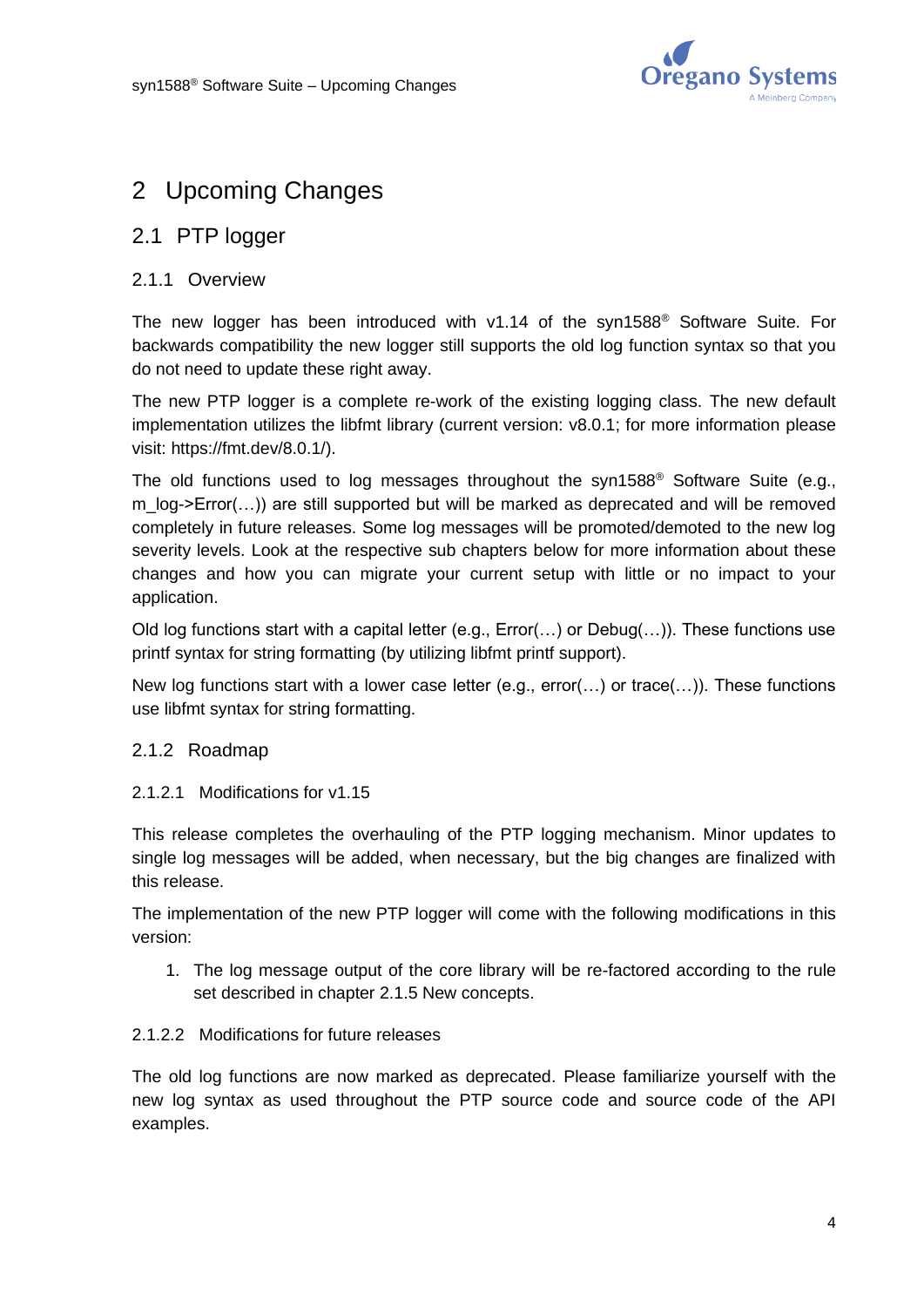

We will keep the old functions for Release v1.15 but may remove the support in future releases. When we do this, we will inform you prior to the release in this document.

#### 2.1.3 Source code customers

The PTP\_Log interface has been re-designed and will have a direct impact on source code projects that have implemented their own logger. You will have to adapt your own code slightly when updating to this source code version of the syn1588<sup>®</sup> PTP Stack. Refer to the following chapters for an overview of the new setup as well as recommendations for migrating your application.

#### 2.1.4 Binary customers (syn1588 and shared memory API)

The API example applications have been updated to use the new logger. Refer to the following chapters for an overview of the new setup as well as recommendations for migrating your application.

#### <span id="page-4-0"></span>2.1.5 New concepts

#### 2.1.5.1 Log Sink

The new PTP Logger allows to add different log sinks. A log sink implements an interface to a target for the produced log output.

With v1.14 the following log sinks are implemented by default:

• stdout

This is similar to the behavior of the old PTP logger and will print the log lines to the console.

• File

This is similar to the behavior of the old PTP logger and will print the log lines to the provided file.

• System

This is a new log sink that forwards the log output to a general logger of the operating system.

This is the Event Logger for Windows and syslog for Linux.

#### 2.1.5.2 Logger hierarchy

The new logger provides a layered architecture that matches the layers of the syn1588 library, PTP Stack and utilities. At the top is a root logger. The next layer of syn1588 software components instantiate their own sub-logger which are linked to this root. Layers further down link their own sub-loggers to these loggers, and so forth.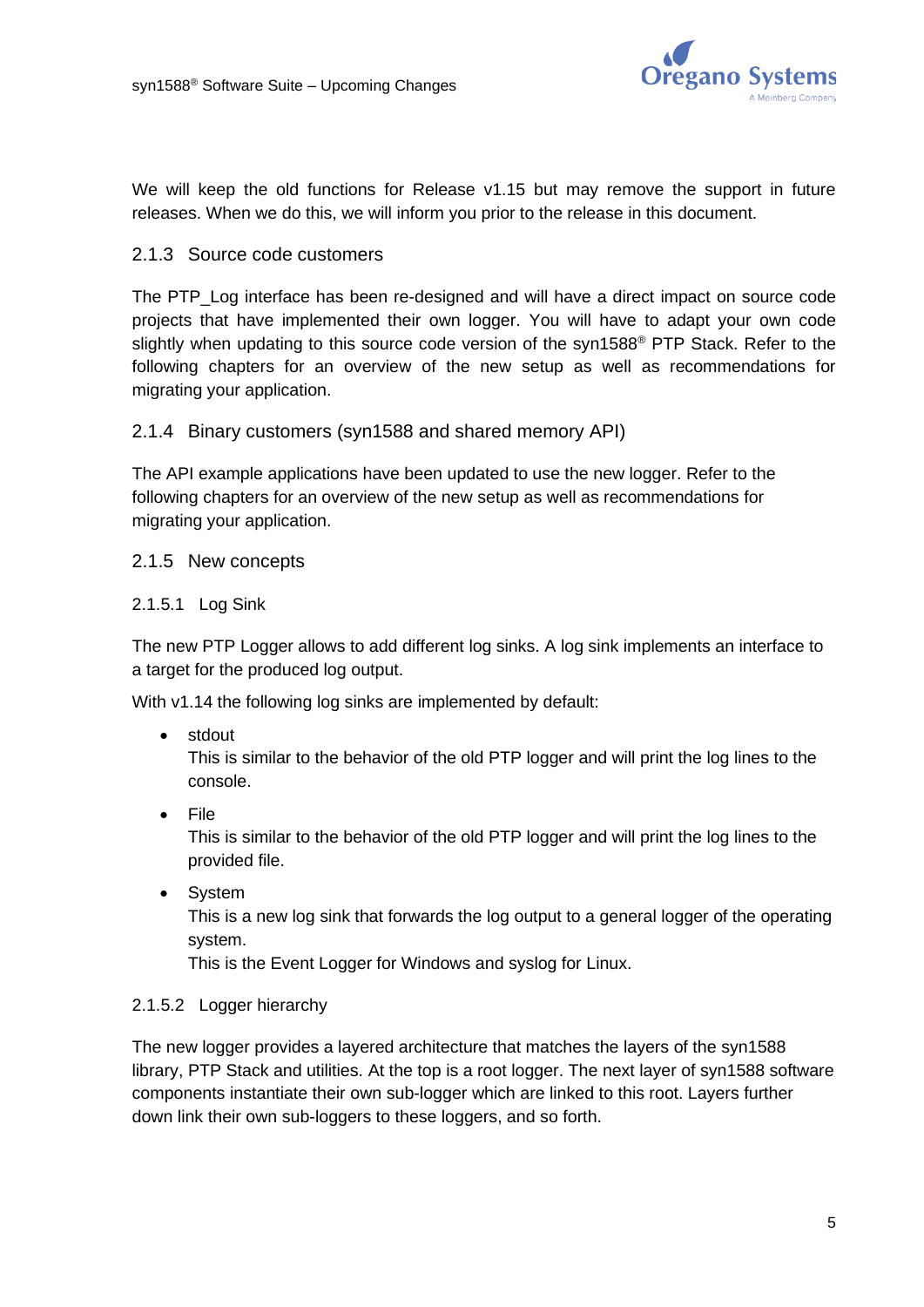

When building this logging hierarchy during the system initialization, every (sub)logger can be configured with a different severity level or may simply inherit the severity level from its parent. Additional log sinks may be added to a sub-logger. Sub-loggers will always inherit the log sinks of all loggers in direct line to the root logger.

#### 2.1.6 New Log severity classification

The current logger implementation distinguishes between 5 verbosity levels with every log message being associated to a specific level. When the verbosity level was increased to more than "2", the association of a specific message to the respective severity level was difficult and even ambiguous at times. As a result, monitoring and post-mortem analysis did require in-depth knowledge of the inner workings of the PTP stack when tracking more complex operating conditions and failure modes.

We are re-evaluating all log message assignments with the goal to provide an unambiguous association of every log message to the respective severity level. We increased the granularity and introduced the following seven new classifications: "critical", "error", "warning", "info", "debug", "trace" and "off".

The following functions will be used in subsequent versions (starting with version 1.14) to log messages of different severity:

2.1.6.1 critical

• **Trigger Condition:**

Something went seriously wrong during the operation of the syn1588® PTP Stack or a syn1588 utility and the state is not recoverable

• **System behaviour:**

The syn1588® PTP Stack or syn1588® Software Suite utility will shut down its operation in a clean way, if possible.

• **Old equivalence:**

Some log messages on the "Error" severity level have been promoted to the critical severity level.

2.1.6.2 error

• **Trigger Condition:**

Something went wrong during the operation of the syn1588® PTP Stack or a syn1588 Software Suite utility and will lead to degraded performance but most likely can be recovered. This is most often a result of an external device experiencing problems and these messages indicate that something must be fixed with or at other, external system components.

• **System behaviour:**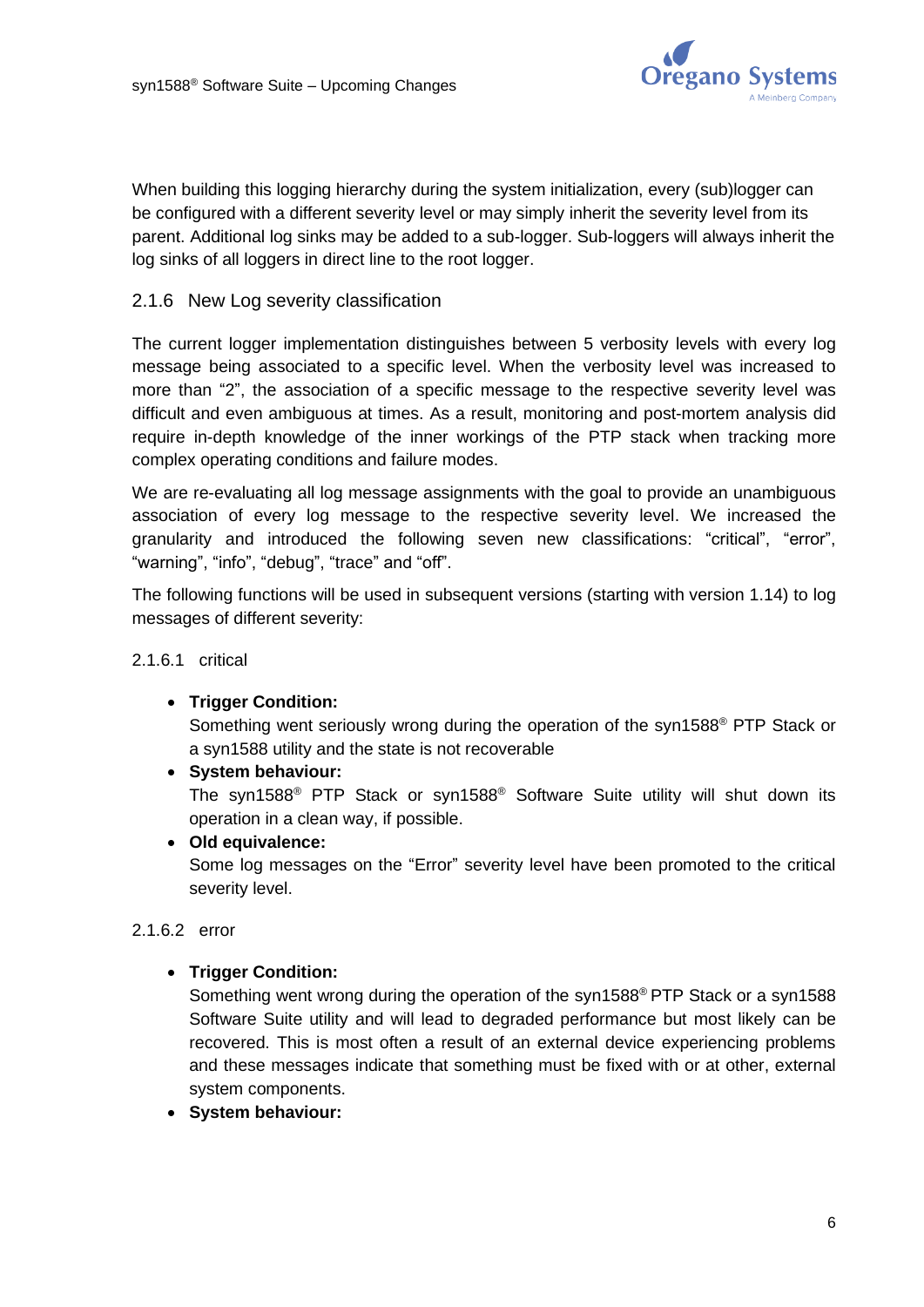

The syn1588® PTP Stack or syn1588 Software Suite utility will commence operation in a degraded state and may switch back to normal operation after the error condition has been handled.

#### • **Old equivalence:**

Remaining log messages on the "Error" severity level and some log messages promoted from the "Warning" level.

#### 2.1.6.3 warning

#### • **Trigger Condition:**

The internal monitoring of the syn1588® PTP Stack or syn1588 Software Suite utilities has detected a potential problem that may lead to a degraded state or even a termination of the operation in the future.

#### • **System behaviour:**

The syn1588® PTP Stack or syn1588 Software Suite utility will continue its operation without an immediate degradation of performance.

#### • **Old equivalence:**

Some "Warning" messages have been promoted to "error" severity level (as mentioned above).

2.1.6.4 info

#### • **Trigger Condition:**

High-level information about the current operation of the syn1588® PTP Stack or syn1588 Software Suite utility.

# • **System behaviour:** The syn1588® PTP Stack or syn1588 Software Suite utility will continue its operation.

#### • **Old equivalence:**

Some "Info" and "Notice" messages stay on this severity level.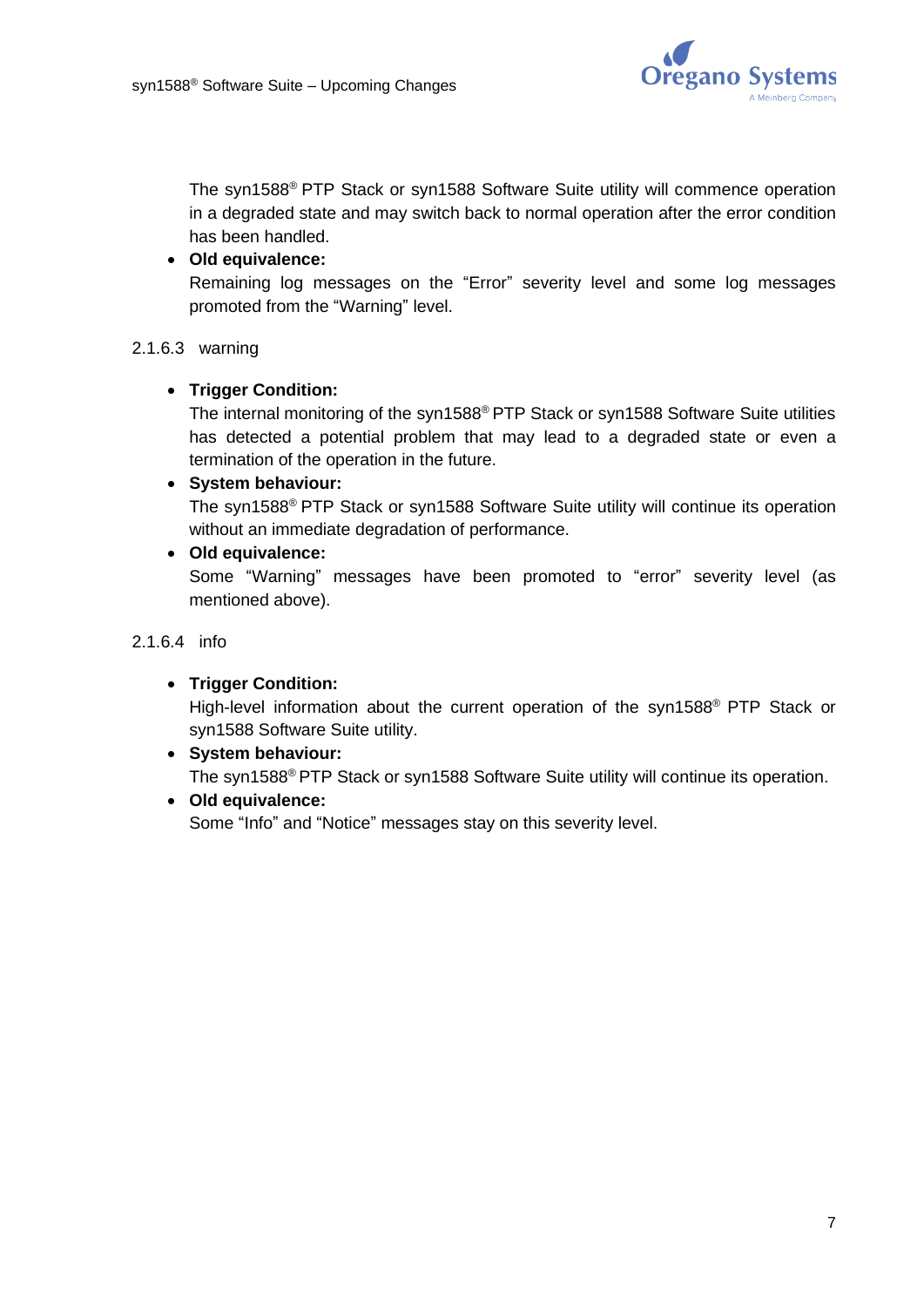

#### 2.1.6.5 debug

#### • **Trigger Condition:**

Low-level information about the current operation of the syn1588® PTP Stack or syn1588 Software Suite utility. Typically used for analysing customer applications but not required for normal operation.

#### • **System behaviour:**

The syn1588® PTP Stack or syn1588 Software Suite utility will continue its operation.

#### • **Old equivalence:**

Most of the "Info" and "Notice" messages have been demoted to this level. Some "Debug" messages stay at this level.

#### 2.1.6.6 trace

#### • **Trigger Condition:**

Highly detailed information about the current operation of the syn1588® PTP Stack or syn1588 Software Suite utility.

- **System behaviour:** The syn1588® PTP Stack or syn1588 Software Suite utility will continue its operation.
- **Old equivalence:**

Some Debug messages have been demoted to this level.

2.1.6.7 off

Output to log sinks is completely disabled.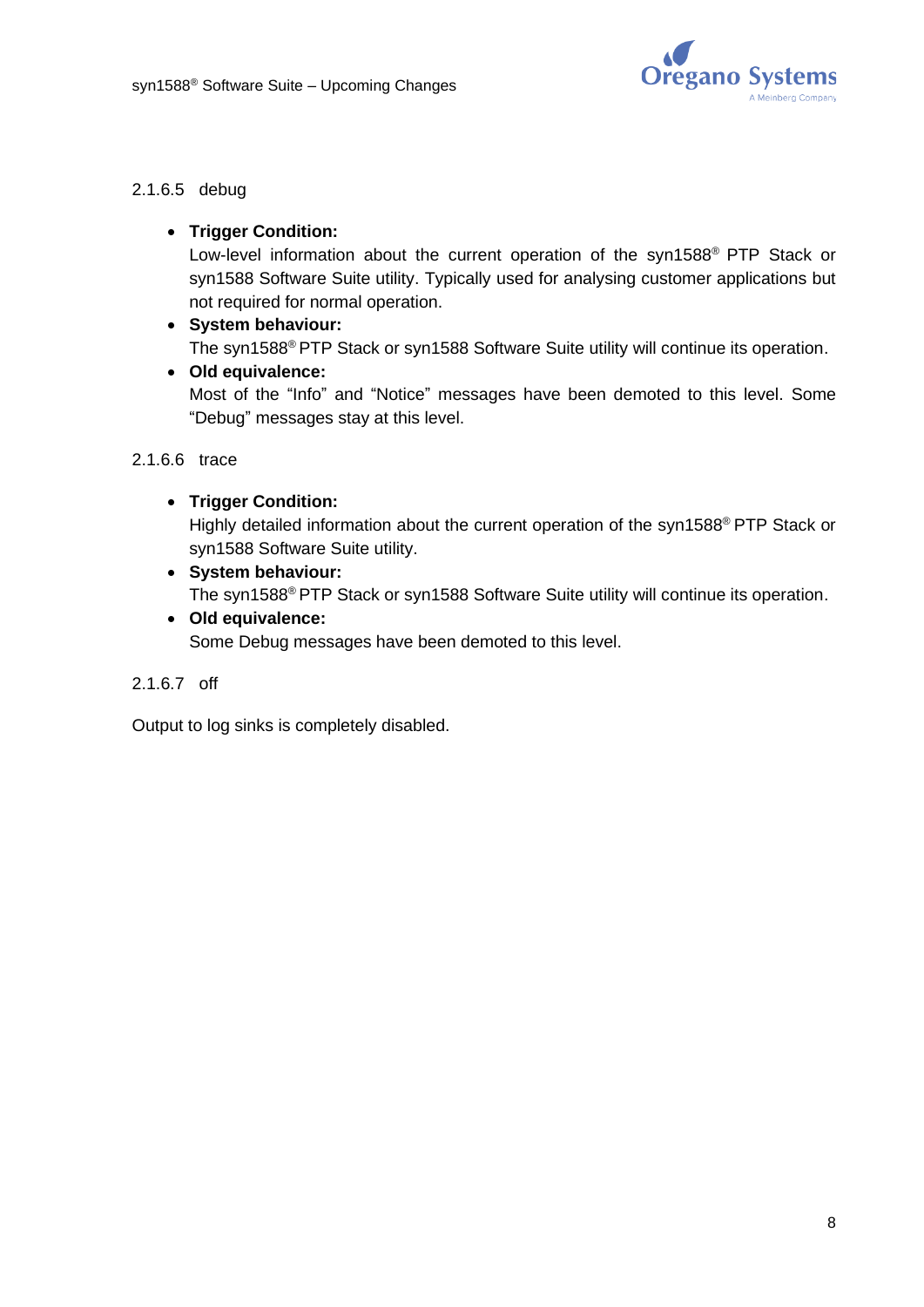

#### <span id="page-8-0"></span>2.1.7 Mapping from old to new severity levels

The syn1588® PTP Stack and syn1588® Software Suite utilities will accept both old and new log severity levels, for now, as command line or configuration file values. The old severity levels are marked as deprecated and may be removed completely in future release.

| Old verbosity | New severity level | Message classes to be generated                               |
|---------------|--------------------|---------------------------------------------------------------|
|               | off                | "off"                                                         |
|               | error              | "critical" + "error"                                          |
|               | info               | "critical" + "error" + "warning" + "info"                     |
|               | debug              | "critical" + "error" + "warning" + "info" + "debug"           |
|               | trace              | "critical" + "error" + "warning" + "info" + "debug" + "trace" |

The command line parameter for the log level stays the same: For example, "-v 2" is equivalent to "-v info".

The config file parameter stays the same:

For example, "loglevel 4" is equivalent to "loglevel trace" and will contain all possible log output.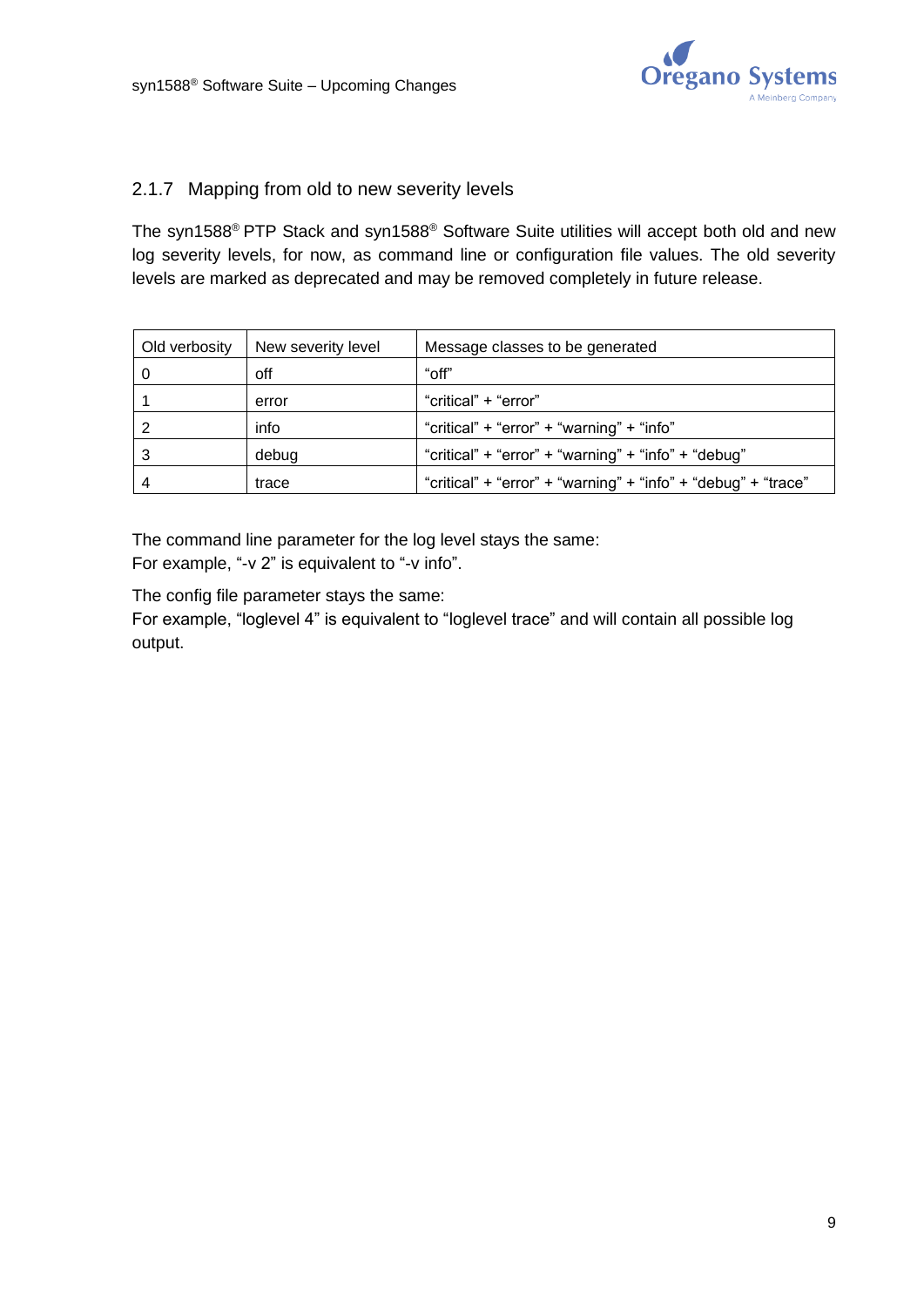

## 2.1.8 Mapping PTP Log output to System Log Levels

As the syn1588 Software Suite supports both Windows and Linux OS, the following table gives an overview for mapping PTP log levels to log levels of these operating systems.

As base for Windows, the definitions given in the Microsoft Documentation for the Event Logger [\(link\)](https://docs.microsoft.com/en-us/windows/win32/eventlog/event-types) are used.

As base for Linux, the definitions given for the syslog system logger [\(link\)](https://man7.org/linux/man-pages/man3/syslog.3.html) are used.

| New PTP Logger | Windows              | Linux                    |
|----------------|----------------------|--------------------------|
| "off"          | $\blacksquare$       | $\overline{\phantom{a}}$ |
|                | $\blacksquare$       | LOG_EMERG                |
|                | $\blacksquare$       | LOG_ALERT                |
| "critical"     | Error                | LOG_CRIT                 |
| "error"        | Warning              | LOG_ERR                  |
| "warning"      | Warning              | LOG_WARNING              |
| "info"         | Information          | LOG_NOTICE               |
|                | -                    | LOG_INFO                 |
| "debug"        | $\blacksquare$       | LOG_DEBUG                |
| "trace"        | $\blacksquare$       | LOG_DEBUG                |
|                | <b>Success Audit</b> | -                        |
|                | <b>Failure Audit</b> |                          |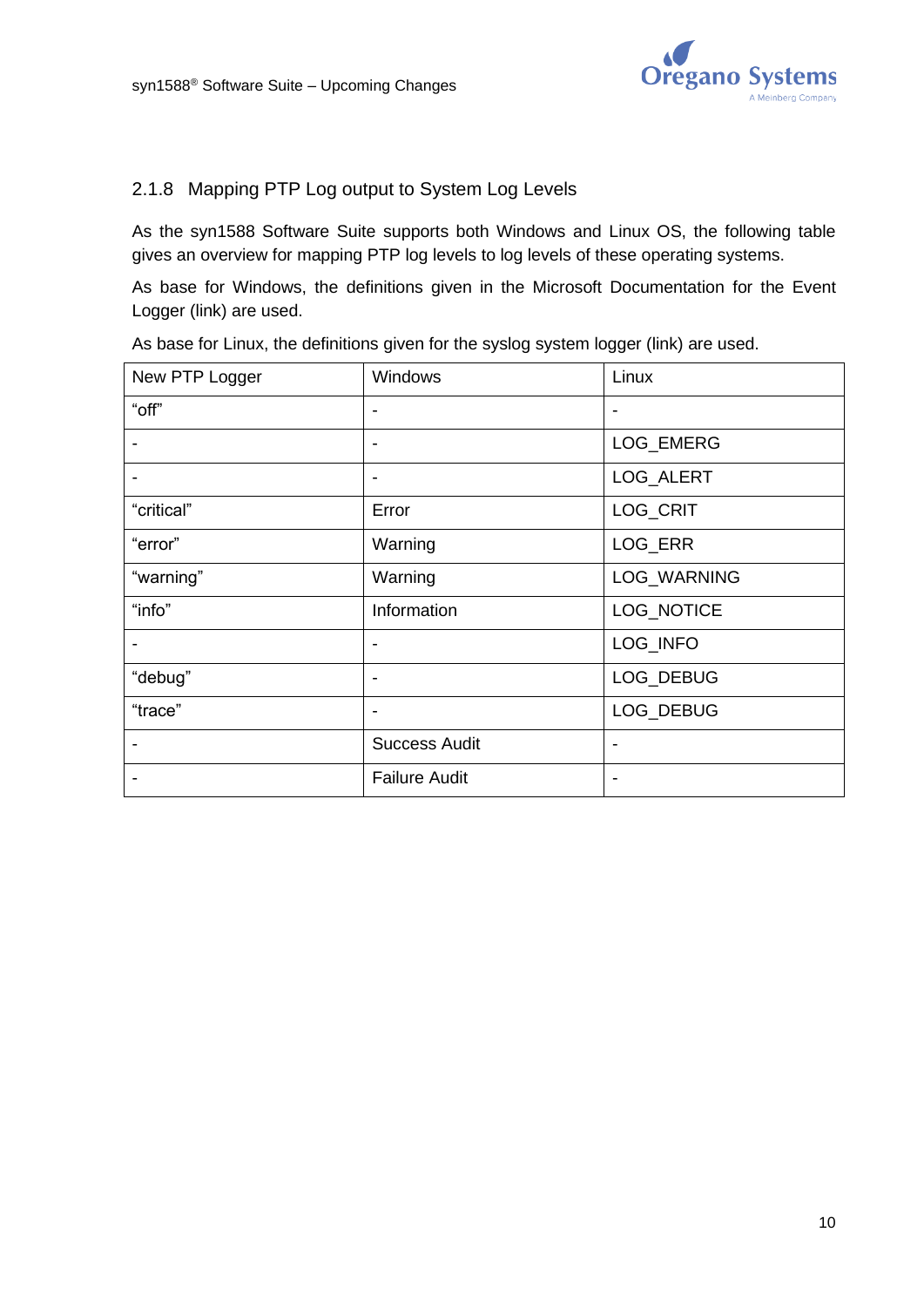

#### 2.1.9 Migration recommendations

#### 2.1.9.1 Migrating source code

For backwards compatibility the new logger still supports the old log function syntax so that you do not need to update these in your code base right away.

#### 2.1.9.2 Migrating PTP stack and utility configuration

If you decide to stay with the old log severity levels, you will get the same and more log output per old severity level.

As the old log level parameter values (command line and config file) will be deprecated in the future, we recommend switching to the proper new severity levels as depicted in chapter [2.1.7](#page-8-0) [Mapping from old to new severity levels.](#page-8-0)

For new applications, we recommend using only the new severity levels. For existing applications, we recommend updating the configuration to the new severity levels, when a seamless switch to new versions of the syn1588<sup>®</sup> Software Suite is planned. v1.14 will support both old and new parameter values.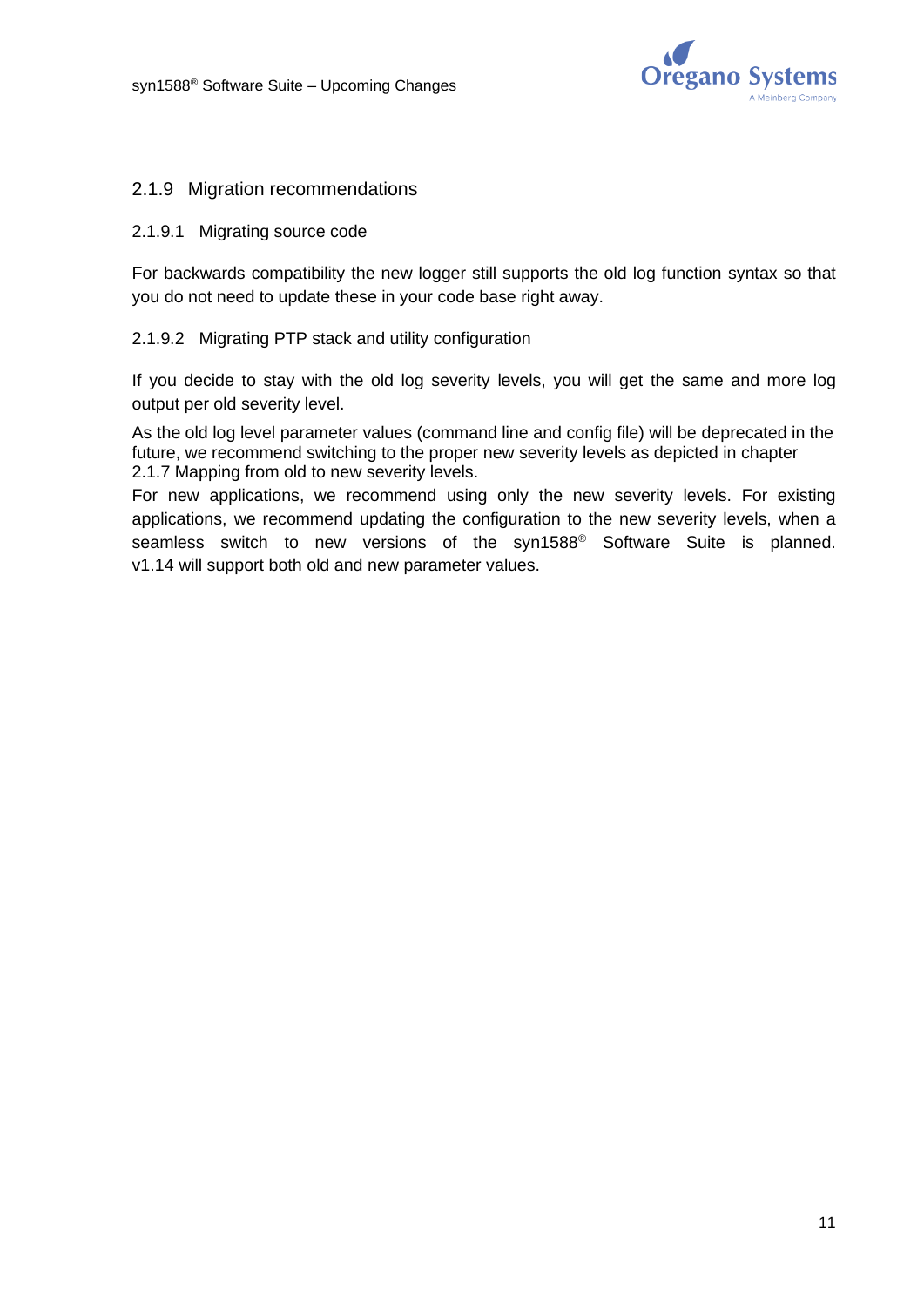

## 2.1.10 Configuration

The new logger is fully compatible with the configuration of the old logger. You do not have to change your existing configuration files or command line parameter setup for the syn1588 Software Suite PTP Stack and utilities or your own applications utilizing the syn1588 and/or shared memory API.

The following parameters are applicable for configuring the logger:

- Log severity level New Command line: "-v [off, critical, error, warning, info, debug, trace]" Configuration File: "loglevel [off, critical, error, warning, info, debug, trace]"
- Log severity level Deprecated Command line: "-v [0,1,2,3,4]" Configuration File: "loglevel [0,1,2,3,4]"
- Enable file logging no changes Command line: "-f [file name]" Configuration File: "filelog [file name]" This will disable logging to the console.
- Enable/Disable logging to console New Command line: not accessible Configuration File: "log\_to\_stdout [true, false]" This will enable logging to the console, even when a file logging has been enabled.
- Enable/Disable system logging New Command line: not accessible Configuration File: "log\_to\_sys [true, false]" This will enable logging to the system logger of the operating system.
- Enable/Disable system timestamp output for each log line: Removed This parameter will be silently ignored.
- Enable/Disable log severity level output for each log line: Removed This parameter will be silently ignored.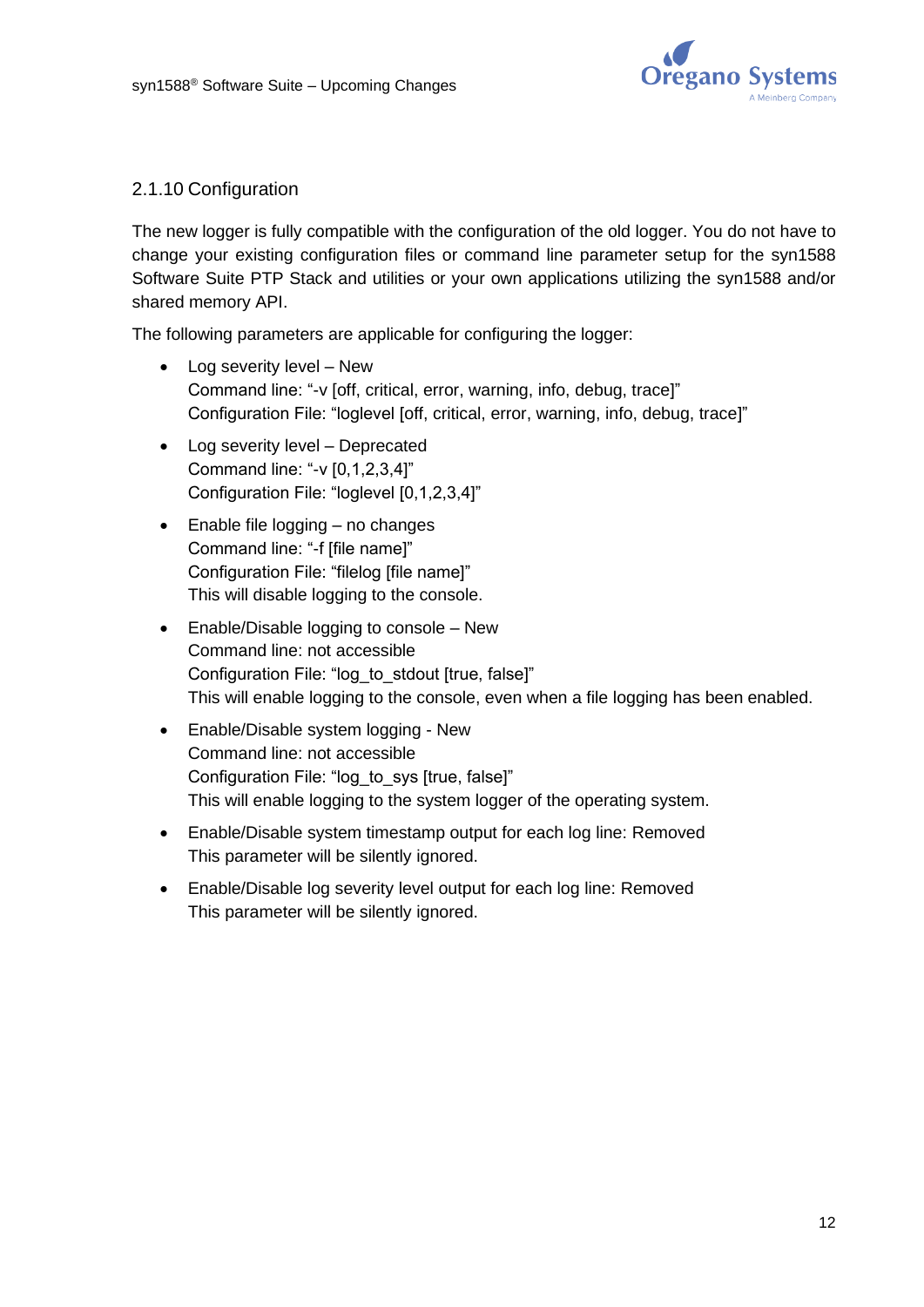

#### 2.1.10.1 Multi-port syn1588 PTP Stack logging

The syn1588 PTP Stack can operate as a multi-port PTP Stack, for example, as Boundary Clock. Logging to stdout, a log file and the system logger can be enabled/disabled for the whole log output via the first port (lowest index).

We are currently investigating if further segregation of the log output, e.g., port based and/or general log output, is feasible.

#### 2.1.11 Log output examples and comparison

The old logger implementation had a configurable set of standard output components for each log line. You could enable prepending a system clock timestamp and/or a severity class to each line. The index in round brackets signified the port number to differentiate log output in multi-port PTP Stack configurations.

Old log output example (lines are truncated for clarity):

```
2021-12-12 14:33:35.580602 [INFO] (1) Found stop clock support
2021-12-12 14:33:35.580615 [INFO] (1) Using MAC TS Version 3160
2021-12-12 14:33:35.580619 [INFO] (1) Using programmable 1-step TS
…
2021-12-12 14:33:35.580867 [DEBUG] (1) creating new shared memory
…
2021-12-12 14:33:35.586763 [NOTICE] (1) Activated SO_TIMESTAMPING…
```
The new logger will prepend the system clock timestamp and severity level by default. In addition, the application layer that generates the log output is identified in a third field. The port number is part of this third field, in the following example "p1" signals a log output generated by PTP port number 1.

New log output example (lines are truncated for clarity):

```
2021-12-12 16:02:34.766078 [DEBUG ] [syn1588 ] Checking build… 
…
2021-12-12 16:02:34.766234 [DEBUG ] [p1.clock ] LuckyPacketFilter…
…
2021-12-12 16:02:34.766409 [DEBUG ] [p1.io.sharedmemory.semaphore] …
…
2021-12-12 16:02:34.768170 [INFO ] [p1.engine ] Settings: Prio2…
```
#### 2.1.12 Libfmt license and future prospect

Currently, libfmt is licensed according to the MIT license:

→ [https://github.com/fmtlib/fmt/blob/master/LICENSE.rst.](https://github.com/fmtlib/fmt/blob/master/LICENSE.rst)

libfmt was integrated into the official C++ standard with C++20 (std::format). Hence, libfmt has been well tested and applied in a multitude of projects worldwide.